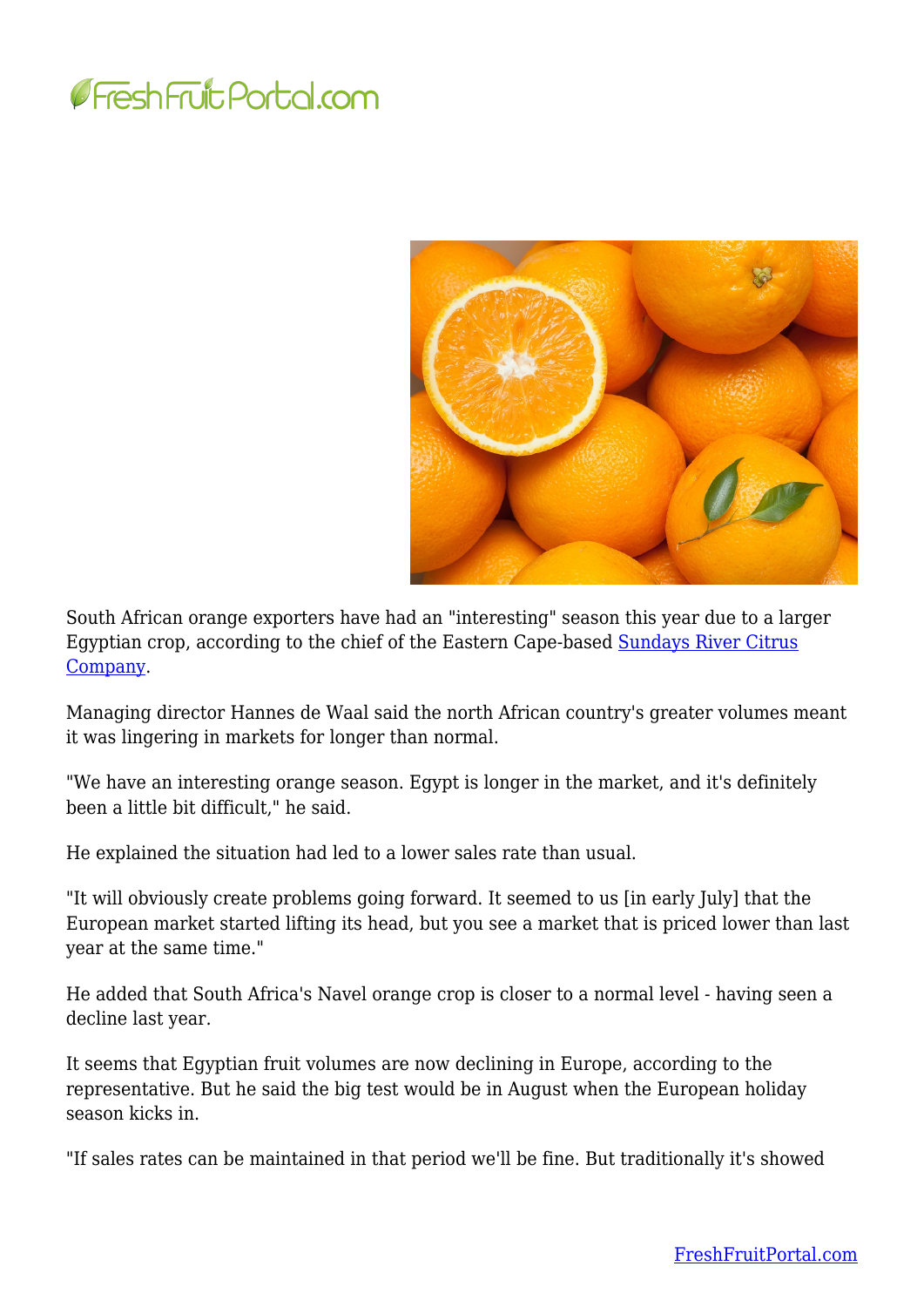

that sales rate can be slower. That can make things a little bit tougher than what one is used to," he said.

He also explained that there was very little industry information available from Egypt on crop forecasts, in contrast to South African, Chile, and Argentina.

"One has no idea what Egypt is up to. They don't publish information," De Waal said.

"We've always known that Egypt would grow aggressively, and I think their game is getting up to standard. A couple of years ago they had problems with MRLs in Europe, but now I don't think that's the case. Their quality is on par with anybody else in the world. They're obviously a formidable producer.

"If this is an indication of things to come, it's definitely going to impact the global orange supply."

## **Positive lemon season**

For lemons, De Waal said the campaign has been going positively. This is in spite of global market prices not being as high as they once were.

At present, he said lemon supplies available on the global market may be slightly lower than last year. He partly attributed this to Argentina, where rainfall has affected production and led to lower exports than forecast.

"We're quite satisfied. Our importers are telling us that they're getting good sales rates. In Europe we're very happy," he said.

There has been impressive growth in particular in the low-residue category, he said.

## **U.S. could be good late Navel orange market**

Asked about his expectations for the U.S. market, where the Sundays River Citrus Company may soon be able to export, De Waal was upbeat about the future prospects.

While at present only growers in the Western and Northern Cape are eligible to ship to the market, U.S. authorities look set to publish a final rule **[allowing for the importation](https://www.freshfruitportal.com/news/2018/06/15/south-africa-daff-clarifies-u-s-citrus-rule-not-yet-final/)** of several citrus varieties and hybrids into the continental U.S. from areas of South Africa where citrus black spot (CBS) has been known to occur.